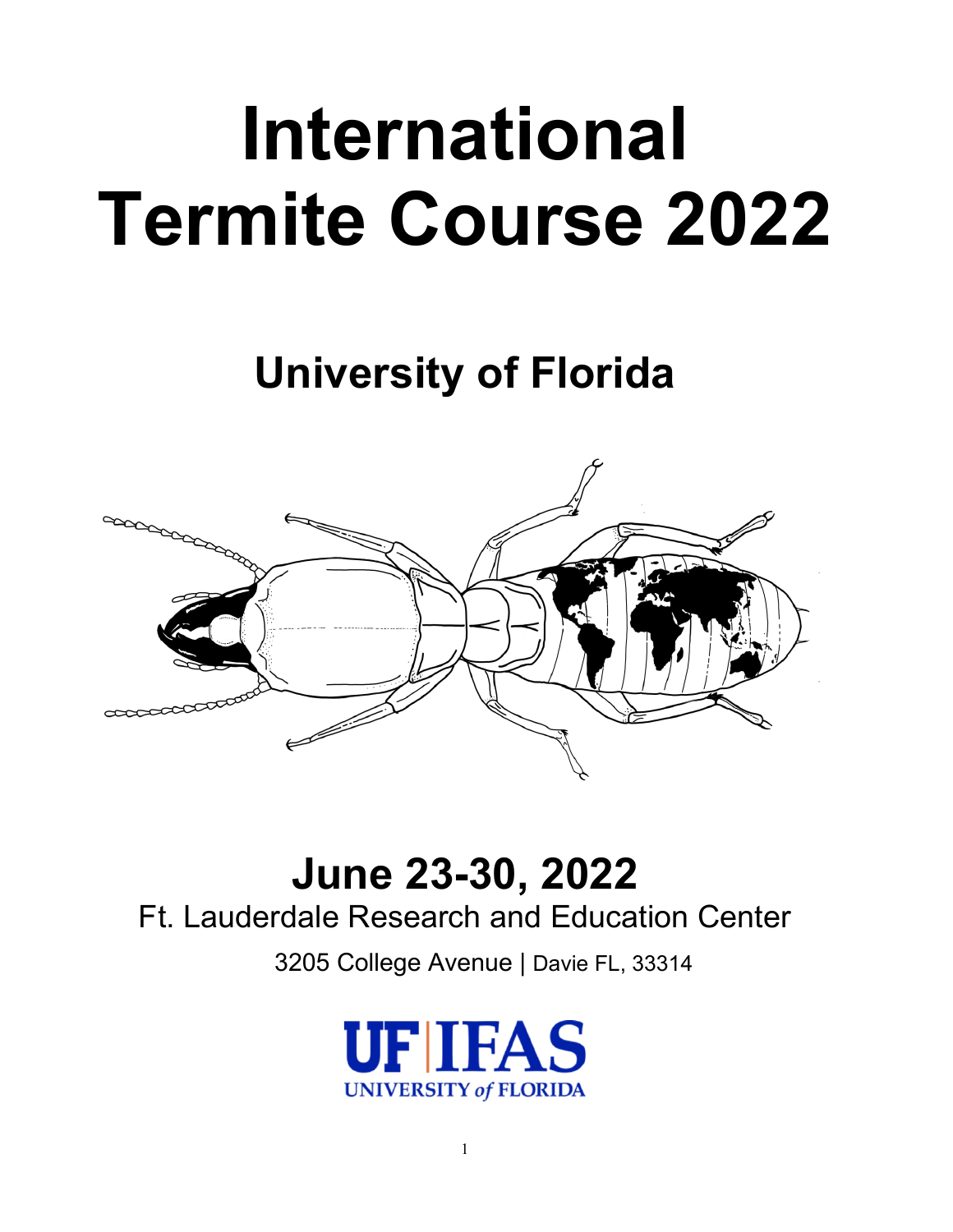### **International Termite Course 2022**

**Ft. Lauderdale Research and Education Center University of Florida, 3205 College Ave., Ft. Lauderdale, FL 33314**

<https://conference.ifas.ufl.edu/termite/>

Contact **Thomas Chouvenc** for information about registrations: [tomchouv@ufl.edu](mailto:tomchouv@ufl.edu)

**Dates:** Registration Deadline is May 1st, 2022 Event: June 23-30, 2022 **Location:** FLREC Teaching Lab Rm 121 and seminar room T103-104

#### **Instructors:** (Alphabetically)

| Dr. Anthony Auletta     | University of Florida                       | anthonyauletta@ufl.edu      |
|-------------------------|---------------------------------------------|-----------------------------|
| Dr. Thomas Bourguignon  | OIST, Okinawa Japan                         | Thomas.Bourguignon@oist.jp  |
| Dr. Ales Bucek          | OIST, Okinawa Japan                         | bucek.ales@gmail.com        |
| Dr. Tiago Carrijo       | Univ. ABC Brazil                            | tiagocarrijo@gmail.com      |
| Dr. Thomas Chouvenc     | University of Florida                       | tomchouv@ufl.edu            |
| Dr. Michael Engel       | University of Kansas                        | msengel@ku.edu              |
| Dr. Gillian Gile        | <b>Arizona State University</b>             | ggile@asu.edu               |
| Dr. William Kern, Jr.   | University of Florida                       | whk@ufl.edu                 |
| Dr. Hou-Feng Li         | NCHU, Taiwan                                | houfeng@nchu.edu.tw         |
| Dr. Kenji Matsuura      | <b>Kyoto University Japan</b>               | kenjijpn@kais.kyoto-u.ac.jp |
| Dr. Aram Mikaelyan      | North Carolina State Univ. amikael@ncsu.edu |                             |
| Dr Yves Roisin          | Université Libre Bruxelles                  | yroisin@ulb.ac.be           |
| Dr Michael Scharf       | University of Florida                       | mescharf@ufl.edu            |
| Dr. Rudolf Scheffrahn   | University of Florida                       | rhsc@ufl.edu                |
| Dr. David Sillam-Dussès | Université Paris XII                        | diardiesdi@gmail.com        |
| Dr. Jan Šobotník        | Czech Univ. Prague                          | sobotni.j@gmail.com         |
| Dr. Nan-Yao Su          | University of Florida                       | nysu@ufl.edu                |
| Dr Qian 'Karen' Sun     | Louisiana State Univ.                       | qsun@agcenter.lsu.edu       |
| Dr Ed Vargo             | <b>Texas A&amp;M University</b>             | edward.vargo@ag.tamu.edu    |

#### **Course Objectives:**

- This course is designed for graduate students, Post-Docs and Faculties who want to learn about termites.
- This course provides a unique opportunity to obtain in-depth knowledge about termite biology with a strong emphasis on ecology and evolution. This 60+ hours workshop will include extensive lectures provided by guest speakers from around the world. If you are interested in social insects overall, this course is for you.
- Students will learn and gain experience in a range of techniques for the collection, rearing of termite species and get familiar with termite control methods.
- Graduate students participating to the course will be given the opportunity to give a 10min presentation of their graduate research project in a student mini-symposium.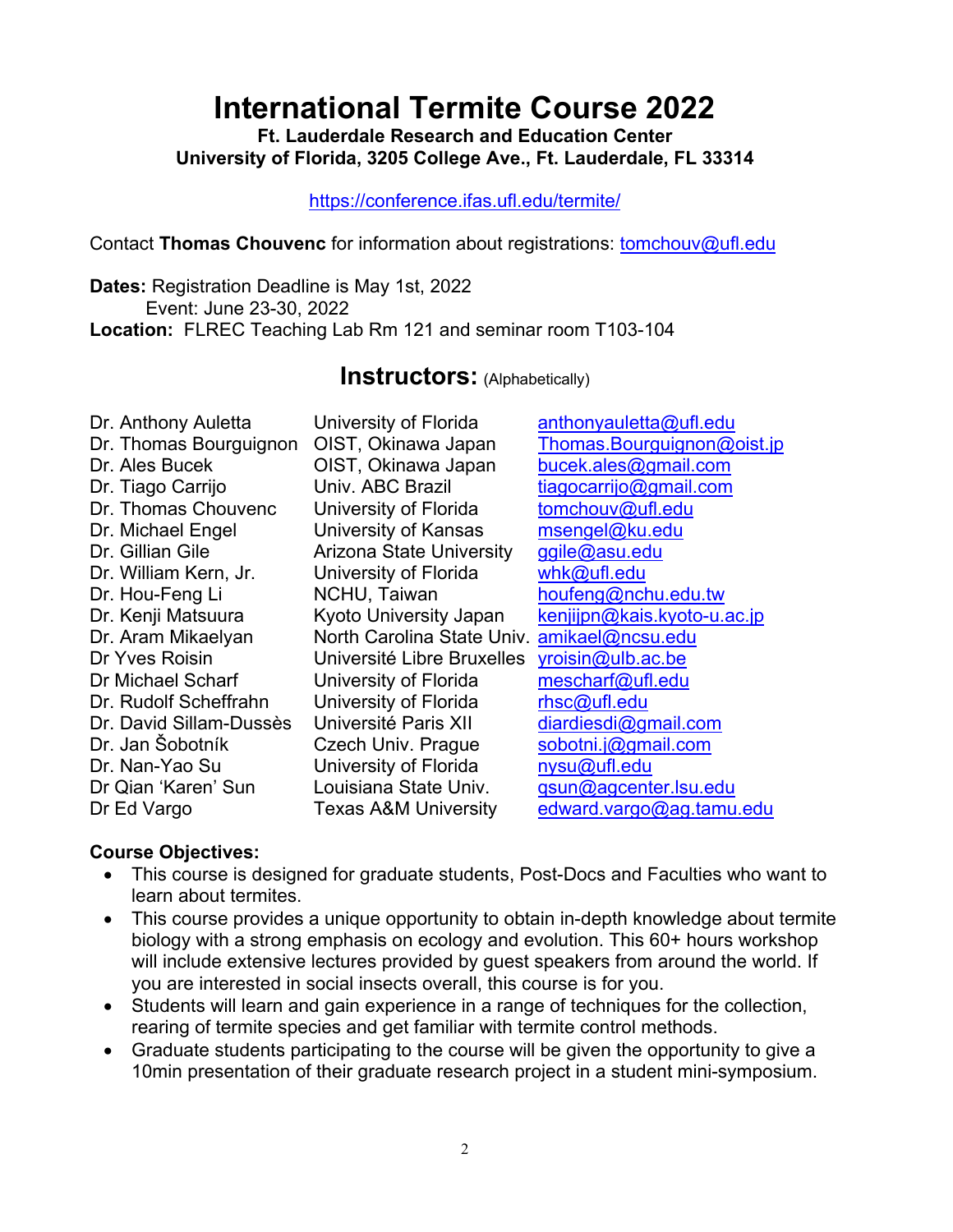|                | Thursday 23-Jun                                            | Friday 24-Jun                                 |  |
|----------------|------------------------------------------------------------|-----------------------------------------------|--|
|                | <b>Termite diversity</b>                                   | <b>General termite families biology</b>       |  |
| <b>Time</b>    | and phylogeny                                              | eusociality and Evolution                     |  |
| 7:30           | Registration                                               | Coffee                                        |  |
| 7:45           | Lobby                                                      | <b>Snacks</b>                                 |  |
| 8:00           | Introduction and presentation                              | Biology and ecology of "minor" lower families |  |
| 8:15           | <b>Thomas Chouvenc</b>                                     | <b>Thomas Bourguignon</b>                     |  |
| 8:30           |                                                            |                                               |  |
| 8:45           | Terminology, life cycle, anatomy, termite research history | Biology and ecology of Kalotermitidae         |  |
| 9:00           | <b>Thomas Chouvenc</b>                                     | Rudi Scheffrahn                               |  |
| 9:15           |                                                            |                                               |  |
| 9:30           | <b>Break</b>                                               | Biology and ecology of Rhinotermitidae        |  |
| 9:45           | Natural history of termites                                | Nan-Yao Su                                    |  |
| 10:00          | <b>Rudi Scheffrahn</b>                                     |                                               |  |
| 10:15          |                                                            | <b>Break</b>                                  |  |
| 10:30          |                                                            | Biology and ecology of Termitidae             |  |
| 10:45          | Termites of the world- overview of termite diversity       | Rudi Scheffrahn                               |  |
| 11:00          | Jan Šobotník                                               |                                               |  |
| 11:15          |                                                            | Insects societes                              |  |
| 11:30          |                                                            | <b>Anthony Auletta</b>                        |  |
| 11:45          |                                                            |                                               |  |
| 12:00<br>12:15 | Lunch                                                      | Lunch                                         |  |
| 12:30          |                                                            |                                               |  |
| 12:45          |                                                            |                                               |  |
| 13:00          | Termite diversification through time                       | Evolutionary convergence in eusocial systems  |  |
| 13:15          | <b>Tiago Carrijo</b>                                       | <b>Ed Vargo</b>                               |  |
| 13:30          |                                                            |                                               |  |
| 13:45          | Termites at the geological time scale                      |                                               |  |
| 14:00          | <b>Michael Engel</b>                                       | Evolution of eusociality in termites          |  |
| 14:15          |                                                            | <b>Thomas Chouvenc</b>                        |  |
| 14:30          |                                                            |                                               |  |
| 14:45          | Termite Phylogenetic tools                                 |                                               |  |
| 15:00          | <b>Ales Bucek</b>                                          |                                               |  |
| 15:15          | <b>Break</b>                                               | <b>Break</b>                                  |  |
| 15:30          | Termite phylogeny and biogeography                         | Origin of eusociality (alternative talk)      |  |
| 15:45          | <b>Ales Bucek</b>                                          | <b>Yves Roisin</b>                            |  |
| 16:00          |                                                            |                                               |  |
| 16:15          |                                                            | Evolution of worker and soldier castes        |  |
| 16:30          |                                                            | <b>Thomas Bourguignon</b>                     |  |
| 16:45          | Termite feeding groups and ecology                         |                                               |  |
| 17:00          | Jan Šobotník                                               |                                               |  |
| 17:15          |                                                            |                                               |  |
| 17:30          |                                                            |                                               |  |
| 17:45          | Welcome Diner / movie                                      |                                               |  |
| 18:00          | Jan Šobotník                                               |                                               |  |
| 18:15          | Social open ended                                          |                                               |  |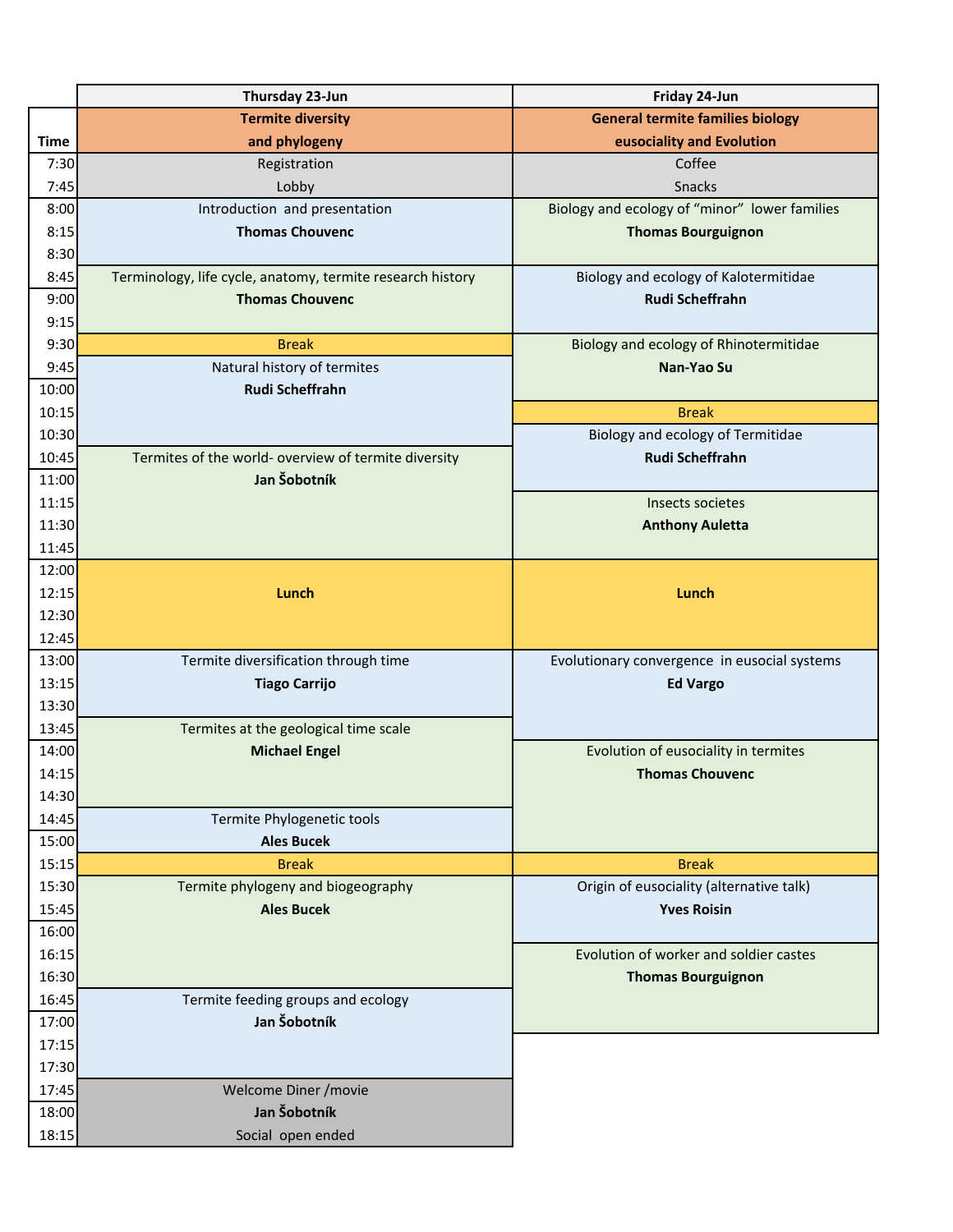|             | Saturday 25-jun                                                 | Sunday 26-Jun                                           |  |
|-------------|-----------------------------------------------------------------|---------------------------------------------------------|--|
|             | Symbiosis, mutualism, parasitism                                | Digestion, physiology, caste regulation,                |  |
| <b>Time</b> | in termites                                                     | breeding strategies in termites                         |  |
| 7:30        | Coffee                                                          | Coffee                                                  |  |
| 7:45        | Snacks                                                          | Snacks                                                  |  |
|             | 8:00 Symbiosis in cockroaches and their implication on termites | Gut morphologies and functions                          |  |
| 8:15        | <b>Aram Mikaelyan</b>                                           | <b>Tiago Carrijo</b>                                    |  |
| 8:30        |                                                                 | Digestion and Physiology in wood-feeding termites       |  |
| 8:45        | Protozoa biology, evolution and diversity in termites           | <b>Michael Scharf</b>                                   |  |
| 9:00        | <b>Gillian Gile</b>                                             |                                                         |  |
| 9:15        |                                                                 |                                                         |  |
| 9:30        |                                                                 | <b>Break</b>                                            |  |
| 9:45        |                                                                 | Diversity of caste patterns                             |  |
| 10:00       |                                                                 | <b>Yves Roisin</b>                                      |  |
| 10:15       | <b>Break</b>                                                    |                                                         |  |
| 10:30       | Microbiota inside and outside termites                          |                                                         |  |
| 10:45       | <b>Aram Mikaelyan</b>                                           |                                                         |  |
| 11:00       |                                                                 | Caste differentiation and regulation in lower termites  |  |
| 11:15       |                                                                 | <b>Michael Scharf</b>                                   |  |
| 11:30       |                                                                 |                                                         |  |
| 11:45       |                                                                 |                                                         |  |
| 12:00       |                                                                 |                                                         |  |
| 12:15       | Lunch                                                           | Lunch                                                   |  |
| 12:30       |                                                                 |                                                         |  |
| 12:45       |                                                                 |                                                         |  |
| 13:00       | Termite diversification: a symbiont perspectives                | Colony foundation and demographic changes over time     |  |
| 13:15       | <b>Thomas Bourguignon</b>                                       | <b>Thomas Chouvenc</b>                                  |  |
| 13:30       |                                                                 |                                                         |  |
| 13:45       | Termitomyces in Macroterminae                                   |                                                         |  |
| 14:00       | Hou-Feng Li                                                     | Genomic inprinting in termites and AQS                  |  |
| 14:15       |                                                                 | Kenji Matsuura                                          |  |
| 14:30       |                                                                 |                                                         |  |
| 14:45       | <b>Break</b>                                                    |                                                         |  |
| 15:00       | Fungal parasites in termite nests and host manipulations        | <b>Break</b>                                            |  |
| 15:15       | Kenji Matsuura                                                  | Breeding strategies in termites and population genetics |  |
| 15:30       |                                                                 | <b>Ed Vargo</b>                                         |  |
| 15:45       |                                                                 |                                                         |  |
| 16:00       | Termitophyles biology and diversity                             |                                                         |  |
| 16:15       | Hou-Feng Li                                                     |                                                         |  |
| 16:30       |                                                                 |                                                         |  |
| 16:45       | Fly Parasitoids in termites                                     | Overview and preparations for field trip                |  |
| 17:00       | <b>Ales Bucek</b>                                               | <b>Aaron Mullins</b>                                    |  |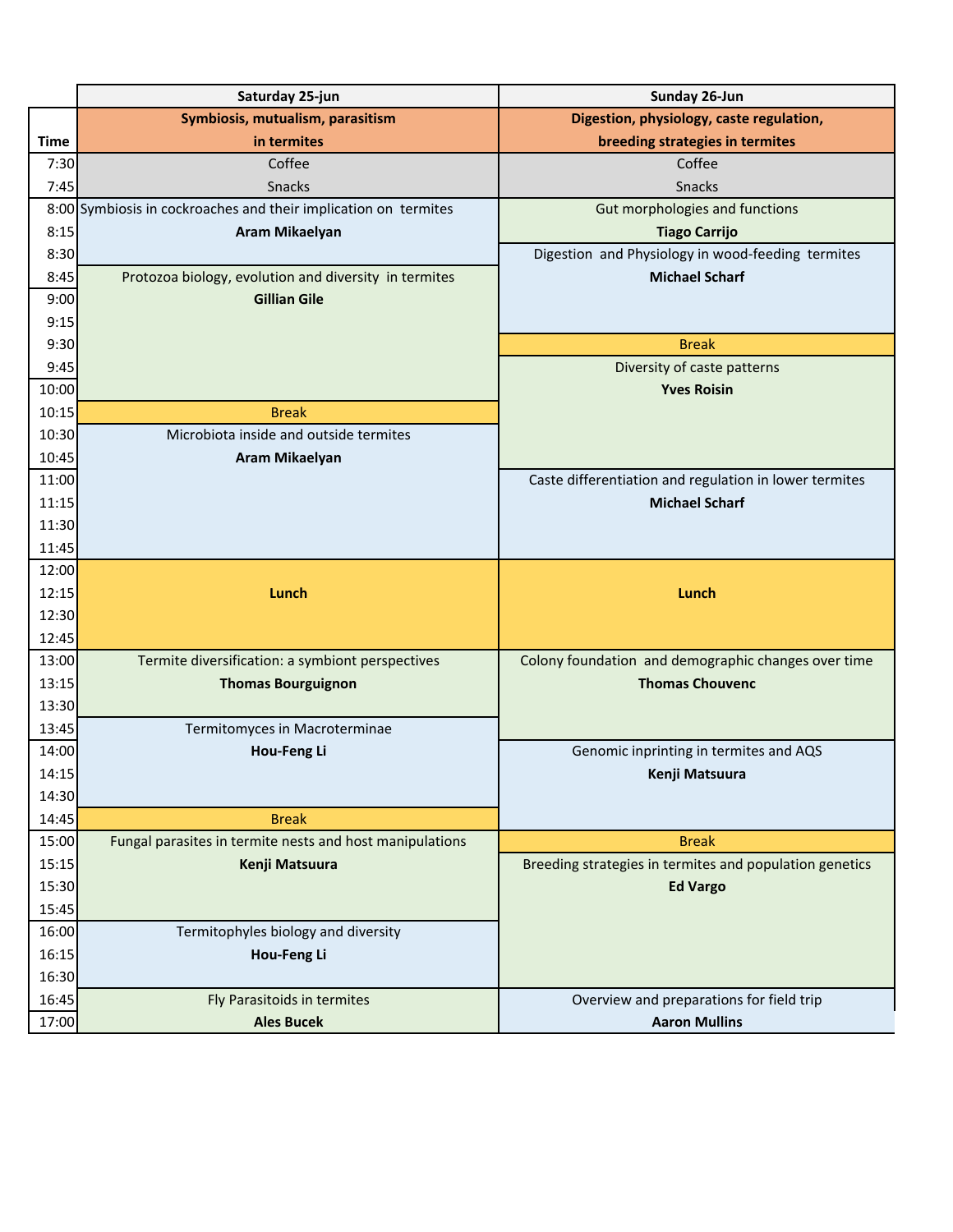|             | Monday 27-jun            | Tuesday 28-Jun                        | <b>Wednesday 29-Jun</b>                     |
|-------------|--------------------------|---------------------------------------|---------------------------------------------|
|             | <b>Field trip and</b>    | <b>Termite behavior</b>               | <b>Termites and people</b>                  |
| <b>Time</b> | <b>Student symposium</b> | and communication                     | around the world                            |
| 7:30        | Coffee                   | Coffee                                | Coffee                                      |
| 7:45        | Snacks                   | <b>Snacks</b>                         | Snacks                                      |
| 8:00        | Preparation              | Self organization in termites         | An African perspective                      |
| 8:15        | meet at                  | Kenji Matsuura                        | <b>Yves Roisin</b>                          |
| 8:30        | Secret wood              |                                       | A Neotropical perspective                   |
| 8:45        | Field trip               | Pheromone and vibratory communication | <b>Tiago Carrijo</b>                        |
| 9:00        | <b>Aaron Mullins</b>     | <b>David Sillam-Dussès</b>            | A Southeast Asian perspective               |
| 9:15        |                          |                                       | Hou-Feng Li                                 |
| 9:30        | Park opens               |                                       | A north American perspective                |
| 9:45        | at 9:00Am                |                                       | Rudi Scheffrahn                             |
| 10:00       |                          |                                       | <b>Break</b>                                |
| 10:15       |                          | <b>Break</b>                          | A New Guinea perspective                    |
| 10:30       |                          | Defense strategies in termites        | <b>Yves Roisin</b>                          |
| 10:45       |                          | Jan Šobotník                          | An Australian perspective                   |
| 11:00       |                          |                                       | <b>Thomas Bourguignon</b>                   |
| 11:15       |                          |                                       | Terms in termite biology and controversy    |
| 11:30       | Return to                |                                       | led by Tiago Carrijo                        |
| 11:45       | <b>FLREC</b>             |                                       | <b>Fun Group discussion</b>                 |
| 12:00       |                          |                                       |                                             |
| 12:15       | Lunch                    | Lunch                                 | Lunch                                       |
| 12:30       |                          |                                       |                                             |
| 12:45       |                          |                                       |                                             |
| 13:00       |                          | Policing and Reproduction in termites | Citizen science and artificial intelligence |
| 13:15       |                          | <b>Qian Sun</b>                       | Hou-Feng Li + Ales Bucek                    |
| 13:30       | Graduate                 |                                       |                                             |
| 13:45       | Student                  |                                       | Lab rearing, Kalotermitid (Scheffrahn)      |
| 14:00       | mini-symposium           | Polyethism in termites I              | Lab rearing, Reticulitermes (Matsuura)      |
| 14:15       |                          | <b>Thomas Chouvenc</b>                | Lab rearing, Coptotermes (Chouvenc)         |
| 14:30       | Part 1                   |                                       | Lab rearing, Termitid (Sillam-Dusses)       |
| 14:45       |                          | <b>Break</b>                          | <b>Break</b>                                |
| 15:00       | <b>Break</b>             | Polyethism in termites II             | <b>Rotations, 3 groups:</b>                 |
| 15:15       |                          | Kenji Matsuura                        | Lab tour                                    |
| 15:30       |                          |                                       | Drywood termite damage                      |
| 15:45       | Graduate                 | Foraging strategies in termites       | Subterranean termite damage                 |
| 16:00       | Student                  | <b>David Sillam-Dussès</b>            | Invasive termites and bridgehead effect     |
| 16:15       | mini-symposium           |                                       | <b>Ed Vargo</b>                             |
| 16:30       |                          | The termite way of the dead           |                                             |
| 16:45       | Part 2                   | <b>Qian Sun</b>                       |                                             |
| 17:00       |                          |                                       |                                             |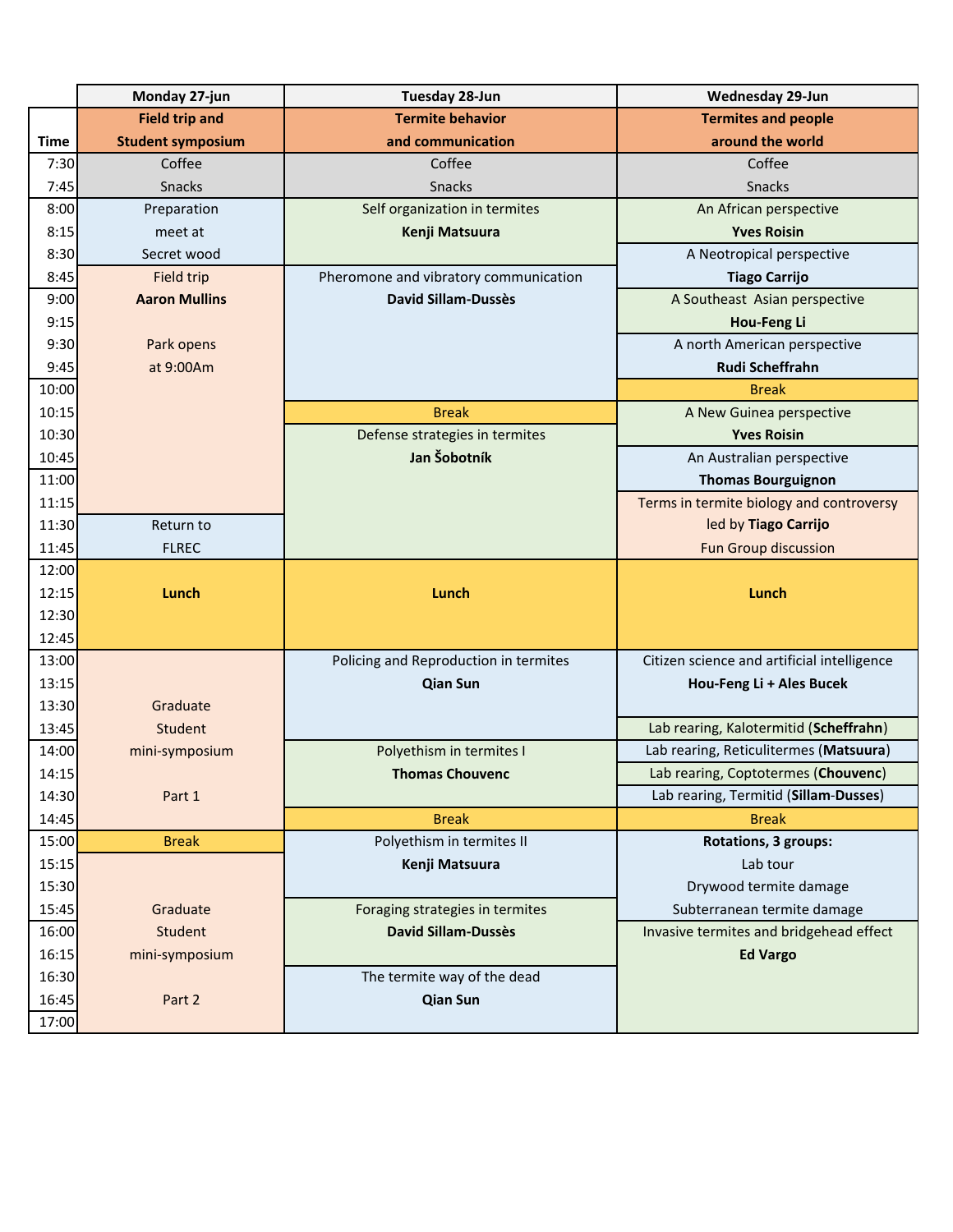|             | Thursday 30-Jun                                                | Friday 1-Jul                    |
|-------------|----------------------------------------------------------------|---------------------------------|
|             | <b>Termite pest management</b>                                 | Lab ID                          |
| <b>Time</b> | and applied research                                           | <b>Optional</b>                 |
| 7:30        | Coffee                                                         |                                 |
| 7:45        | Snacks                                                         | <b>BONUS</b>                    |
| 8:00        | Termite pest species in the world and termite control research | If you are still around         |
| 8:15        | <b>Thomas Chouvenc</b>                                         |                                 |
| 8:30        | Living with termites, a New Orleans perspective                | Center and lab open all day for |
| 8:45        | <b>Aaron Mullins</b>                                           | termite ID session              |
| 9:00        | Drywood termite control techniques                             | in room 121                     |
| 9:15        | <b>Rudi Scheffrahn</b>                                         | with microscope                 |
| 9:30        | Liquid termiticides treatments                                 |                                 |
| 9:45        | <b>Bill Kern</b>                                               |                                 |
| 10:00       | <b>Break</b>                                                   |                                 |
| 10:15       | Principle of IPM and introduction of baits                     |                                 |
| 10:30       | Nan-Yao Su                                                     |                                 |
| 10:45       |                                                                |                                 |
| 11:00       |                                                                |                                 |
| 11:15       |                                                                |                                 |
| 11:30       | Egg tending behavior and control implications                  |                                 |
| 11:45       | Kenji Matsuura                                                 |                                 |
| 12:00       |                                                                |                                 |
| 12:15       | Lunch                                                          |                                 |
| 12:30       |                                                                |                                 |
| 12:45       |                                                                |                                 |
| 13:00       | Biocontrol and termite immunity                                |                                 |
| 13:15       | <b>Thomas Chouvenc</b>                                         |                                 |
| 13:30       |                                                                |                                 |
| 13:45       |                                                                |                                 |
| 14:00       | Termites in trees and their control                            |                                 |
| 14:15       | <b>Hou-Feng Li</b>                                             |                                 |
| 14:30       |                                                                |                                 |
| 14:45       | <b>Break</b>                                                   |                                 |
| 15:00       | Colony demographics and termite control strategies             |                                 |
| 15:15       | <b>Thomas Chouvenc</b>                                         |                                 |
| 15:30       |                                                                |                                 |
| 15:45       |                                                                |                                 |
| 16:00       |                                                                |                                 |
| 16:15       | <b>Conclusion</b>                                              |                                 |
| 16:30       |                                                                |                                 |
| 16:45       | <b>Strudent Award Ceremony</b>                                 |                                 |
| 17:00       |                                                                |                                 |
| 17:15       | <b>Farewell Diner</b>                                          |                                 |
| 17:30       |                                                                |                                 |
| 17:45       | Social                                                         |                                 |
| 18:00       | open ended                                                     |                                 |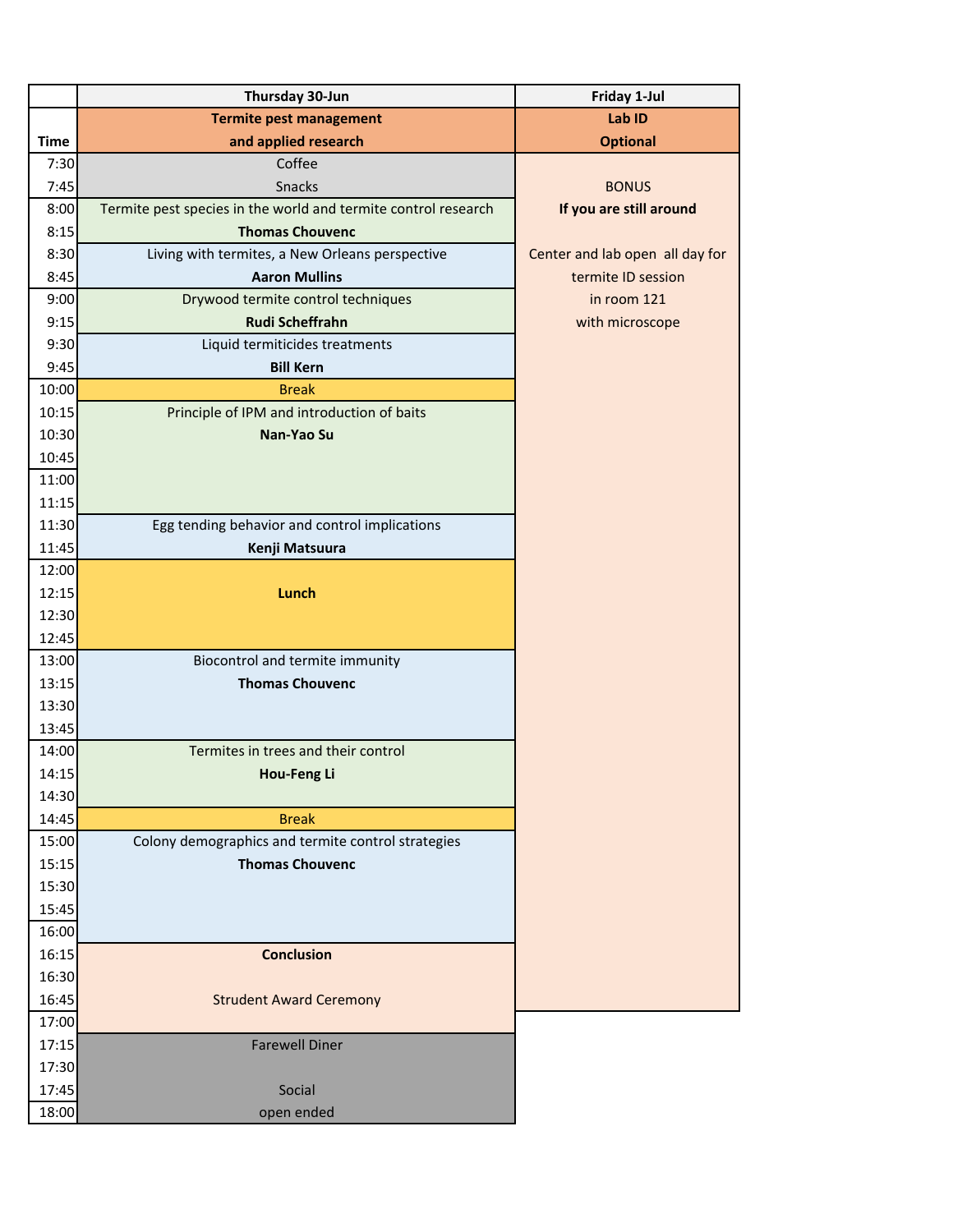#### **Please keep in mind that:**

- We are 15min away from the beach
- We are 45 min away from the Everglades national parks
- We have a diverse fauna of **social hymenoptera** in various parks in the area.
- The lab will be open for more identification sessions if needed.
- Butterfly World is 30 min away
- Fairchild Botanical garden is 45 min away.

If you plan on doing group activities, we can help you organize it, per your request.

#### **Recommended Literature**

**Bennett, G. W., J. M. Owens, and R. M. Corrigan. 1997.** Truman's Scientific Guide to Pest Control Operations, fifth edition. Purdue University and Advanstar Communications, Cleveland, Ohio, 520 pp.

**Ebling, W. 1978.** Urban Entomology, 2nd ed. Univ. Calif. 695 pp.

- **Krishna, K. and F. M. Weesner. 1969.** Biology of Termites I. Academic Press, New York.
- **Krishna, K. and F. M. Weesner. 1970.** Biology of Termites II. Academic Press, New York.
- **Edwards, R. and A. E. Mill. 1986.** Termites in Buildings: Their biology and control. Rentokil Limited, East Grinstead, UK. 261 pp.
- **Grassé, P.P. 1982-1985**. Termitologia (3 volumes) Masson, Paris.
- **Abe, T., D.E. Bignell, M. Higashi and T. Higashi. 2000.** Termites: Evolution, sociality, symbioses, ecology. Springer.
- **Mallis, A. 2004.** Handbook of pest control, 9th ed. Mallis Handbook & Technical Training Comp. 1456 pp.

**Bignell, D.E. 2010.** Biology of termites, a modern synthesis. Springer.

#### **Online Resources**

**Krishna, Kumar.; Grimaldi, David A.; Krishna, Valerie.; Engel, Michael S 2013.** Treatise on the Isoptera of the world. (Bulletin of the American Museum of Natural History, no. 377): <http://digitallibrary.amnh.org/handle/2246/6430>

#### **Constantino's** Termite database:

<http://www.termitologia.net/>

**Šobotník's** termite photo gallery:

<https://termiti.fld.czu.cz/en/r-12998-galleries/r-13019-termites>

**Scheffrahn's** termite database: <https://www.rudolfscheffrahn.com/>

**FLREC**, Ft Lauderdale Research and Education Center map: <https://flrec.ifas.ufl.edu/termites-in-florida/>